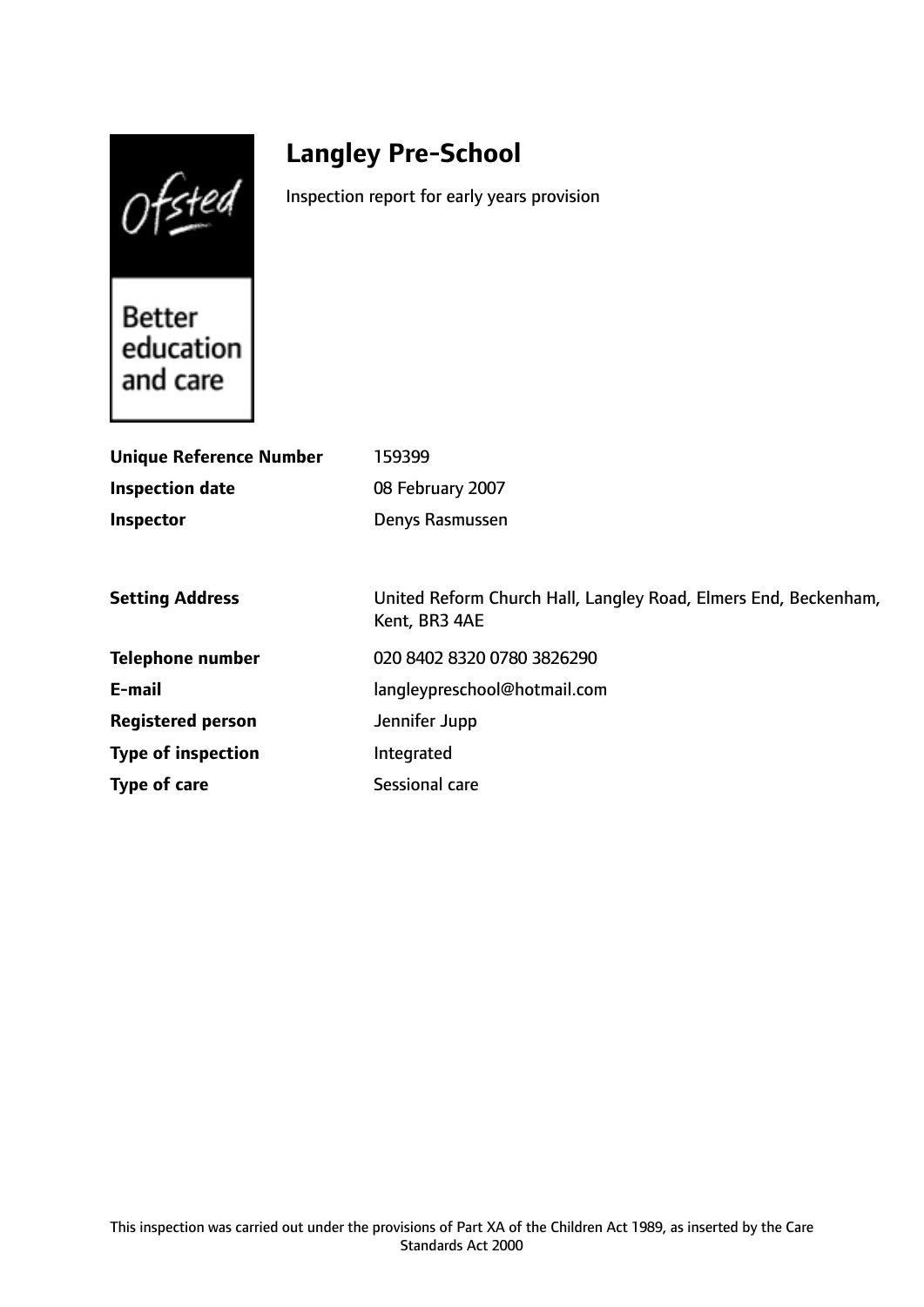# **ABOUT THIS INSPECTION**

The purpose of this inspection is to assure government, parents and the public of the quality of childcare and, if applicable, of nursery education. The inspection was carried out under Part XA Children Act 1989 asintroduced by the Care Standards Act 2000 and, where nursery education is provided, under Schedule 26 of the School Standards and Framework Act 1998.

This report details the main strengths and any areas for improvement identified during the inspection. The judgements included in the report are made in relation to the outcomes for children set out in the Children Act 2004; the National Standards for under 8s day care and childminding; and, where nursery education is provided, the *Curriculum guidance for the foundation stage.*

The report includes information on any complaints about the childcare provision which Ofsted has received since the last inspection or registration or 1 April 2004 whichever is the later.

## **The key inspection judgements and what they mean**

*Outstanding: this aspect of the provision is of exceptionally high quality Good: this aspect of the provision is strong Satisfactory: this aspect of the provision is sound Inadequate: this aspect of the provision is not good enough*

For more information about early years inspections, please see the booklet *Are you ready for your inspection?* which is available from Ofsted's website: *www.ofsted.gov.uk.*

## **THE QUALITY AND STANDARDS OF THE CARE AND NURSERY EDUCATION**

On the basis of the evidence collected on this inspection:

The quality and standards of the care are good. The registered person meets the National Standards for under 8s day care and childminding.

The quality and standards of the nursery education are good.

## **WHAT SORT OF SETTING IS IT?**

Langley Pre-School was first established nearly 30 years ago and was taken over by the present owner in 1999.

The pre school operates from a church hall in Beckenham, Bromley and serves the local community. The children have access to a large hall, a small hall, male and female toilets both with washing facilities. There are kitchen facilities used for the preparation of food and drinks and a fully enclosed garden for outdoor play.

The pre school is registered to care for a maximum of 32 children at any one time. There are currently 47 children on roll; this includes 41 children who are funded for nursery education. The group supports children with learning difficulties. Children attend a variety of sessions each week.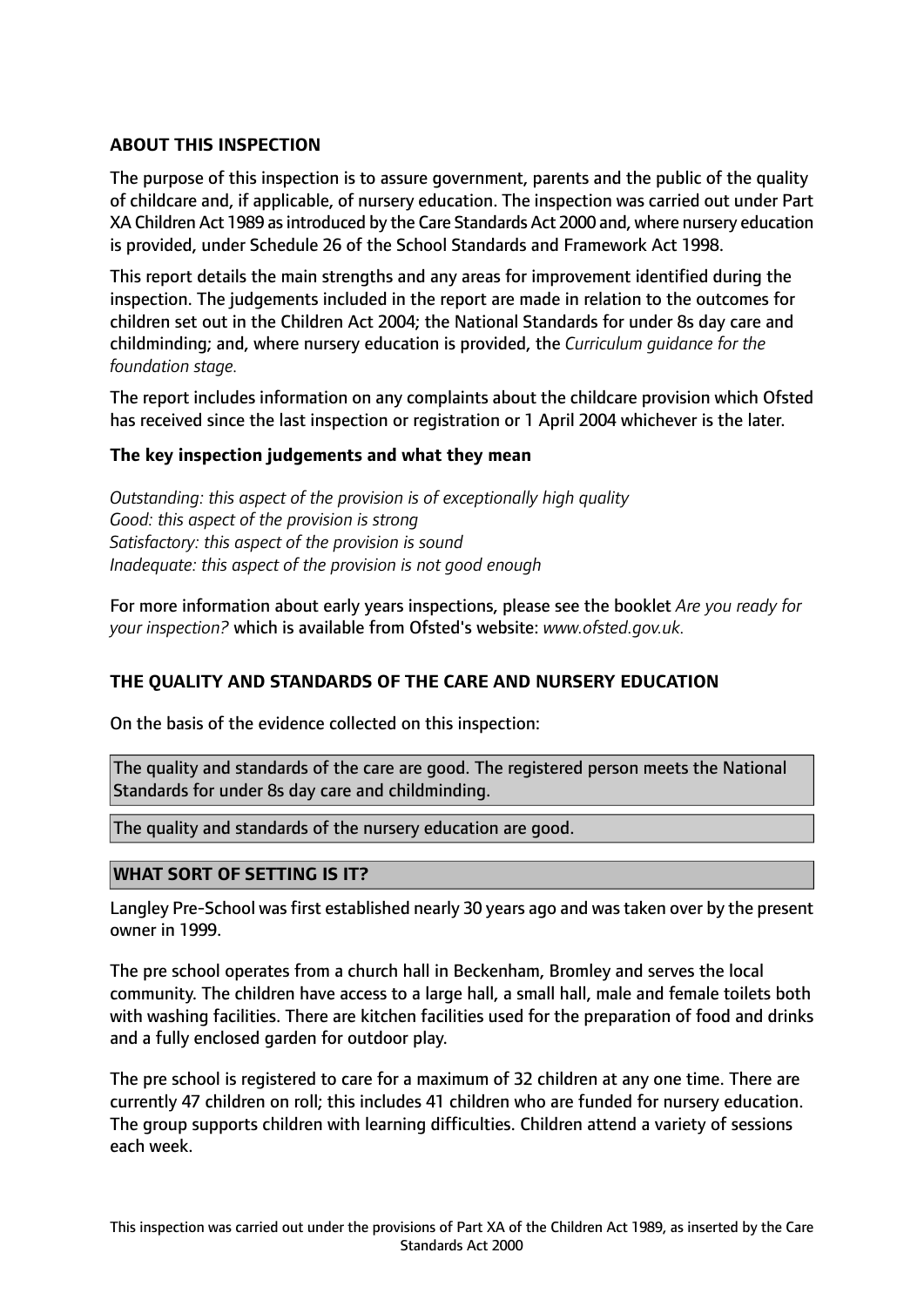The pre-school is open Monday to Friday between 09:15 and 12:00, term time only.

There are seven staff members, six of whom have a recognised child care qualification.

## **THE EFFECTIVENESS OF THE PROVISION**

## **Helping children to be healthy**

The provision is good.

The pre school keep good records about children's health needs and dietary requirements, including any allergies. These are complied with to keep children healthy. Staff have been trained to administer a specialised treatment to a particular child in an emergency, this ensures the child's individual health needs are met. All staff are trained in first aid which means accidents are dealt with appropriately. Clear and accurate records are kept; for example, about any accidents that have occurred. This ensures parents are kept informed to protect children's health.

Children are encouraged to learn about personal hygiene through the daily routine. They wipe their nose and put the tissue in the bin; they put their hand over their mouth when they cough; and wash their hands after visiting the toilet. The use of liquid soap and paper towels helps to prevent the risk of cross contamination. However, the use of a communal washing bowl to wash off paint will compromise this. The pre school ask for appropriate written parental consents ensuring parents wishes are known. The effective sick child policy ensures parents are made aware of when their child should not attend pre school. This helps to prevent the spread of infection.

The staff incorporate a variety of foods for children to try during mid morning break. They ensure they are healthy and nutritious. For example, they are offered different types of bread, fruit and raw vegetables. The children pour their own drinks and can access water throughout the session. They are encouraged to drink particularly in warm weather and are encouraged to notice changes in their body after physical activity. They become increasingly aware of the way activity affects their bodies, for example, when they are encouraged to listen to their heartbeat. They learn that wearing sun hats and sun screen helps protect their skin from the effects of the sun. This all helps children to learn about healthy living.

## **Protecting children from harm or neglect and helping them stay safe**

The provision is good.

Children are cared for in a welcoming, clean and stimulating environment. The notice board in the foyer provides interesting items for parents information, such as the topics and planning for the pre school, letter and food of the week and details of a speech and language drop in clinic. The staff photographs are displayed making it clear to parents each staff's role and qualifications. The space available is well organised to provide a well rounded curriculum incorporating physical play and quieter activities on a daily basis. There are sufficient and suitable play resources and equipment for the children providing stimulating activities in all areas of learning. The children play safely with equipment because the staff ensure it is developmentally appropriate and that any broken equipment is discarded.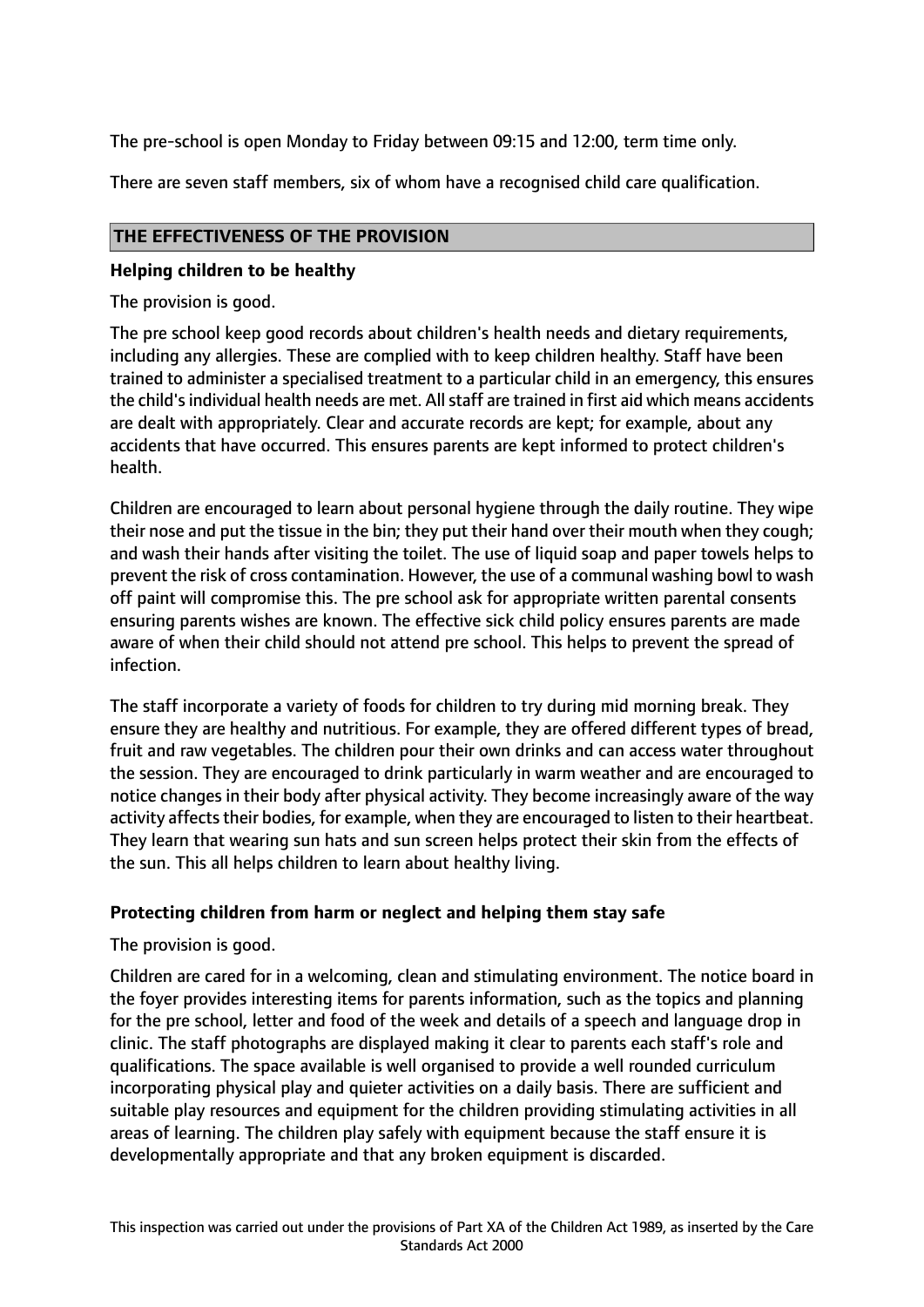There are good systems in place to keep children safe. For example, the arrival and departure of children is well organised to ensure children cannot leave unattended and that only authorised people can collect them. Risk assessments are effective and measures have been put in place to minimise accidental injury. Outings are well organised with one adult to every two children ensuring good supervision keeps them safe. The child protection procedures work well in practice and all staff have attended child protection training ensuring their knowledge is up-to-date.

## **Helping children achieve well and enjoy what they do**

## The provision is good.

Children are happy to be at the pre school. They arrive enthusiastically and quickly settle to an activity. Good relationships have been built, which enable children to feel secure within the setting. Children readily approach staff for support, enjoy the company of their peers and play well together. Children are encouraged to bring things from home to put on the 'letter of the week' table and happily follow the pre school routine.

## Nursery education

The quality of teaching and learning are good. The comprehensive planning and assessment systems show staff have a good understanding of the Foundation Stage. This also means staff know children's starting points and use observation well to track children's progress. A play plan is completed for each child every term in consultation with parents. This is used to flag up children's achievements and next steps for learning, which is then used to inform the planning. This ensures activities are appropriate and provide children with sufficient challenge. The term before children are due to go to school they are introduced to an 'extension programme' which focuses on their mathematic and literacy skills. The effective planning and evaluation of activities ensure they are stimulating and follow the children's interest. Helping children to progress well.

Children look forward to seeing their friends and greet them enthusiastically. They play well together and are encouraged to be independent. Children learn to be kind to each other, they share equipment and cooperate well. Their behaviour is good because of the staff's skilful use of praise and encouragement. The consistent routine and visual timetable ensures children know what is coming next which helps them feel in control and secure. Children feel confident enough to approach new adults within the setting. They are keen to show what they can do and involve others in their games. Children are encouraged to engage in conversation and to listen to their friends. They reflect on what they have done during the early session at snack time; they talk about whether they enjoyed it or not and are helped by staff to evaluate what they have learnt. Children are learning about letters and the sounds they make in the words they use; this is encouraged with the use of a phonics table which displays the 'letter of the week' and objects that begin with that letter. Children confidently make their own attempts at writing and are keen to write their name on their work. Children are confident speakers and role play to act out stories. Children's mathematic skills are developed through good practical activities. They: learn about size, shape, measure and sequencing; experiment in the sand trays; cut sandwiches in half; weigh sweets in the sweet shop; and chart a graph about how many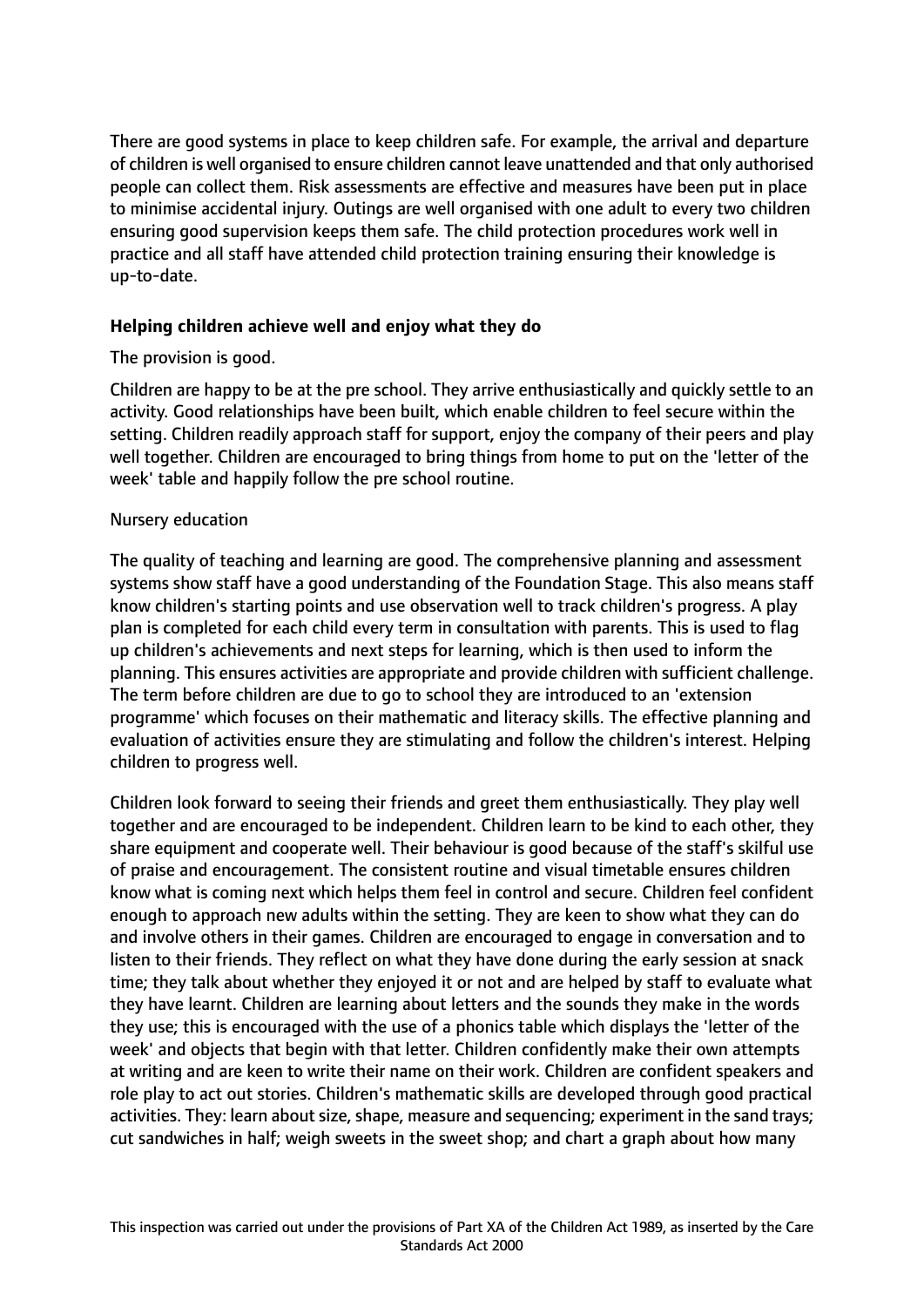children have particular ways in which their shoes fasten. Good mathematical equipment and effective use of number songs and computer programmes ensure children progress well.

Children's knowledge and understanding of the world is greatly enhanced through regular outings and links to role play. For example, they visited local shops to link in with the activities they are doing and the current theme of 'shops'. This helps children to learn about their local community. This also links in well to children's role play; the children played in the 'sweet shop'. The staff exploit the outdoors well for children to experience the natural environment. For example, all the children went into the garden to experiment in the snow. However, staff do not always exploit opportunities for children to have access to and investigate natural resources inside. Children have good access to computers and are skilled at completing simple programmes and are acquiring good mouse control. Parents are used as a resource to the pre school to assist children to understand cultures other than their own. Children are learning to gain control over their bodies through good physical activities such as the 'parachute game, climbing equipment and music and movement. Physical activity is well planned into the daily curriculum. Children use small equipment such as threading, scissors, rollers, cutters, stencils and malleable materials such as play dough to help develop their hand to eye coordination. They experiment with paint, using their fingers to make patterns and mix colours. Children enjoy singing familiar songs and experimenting with musical instruments. They use role play and small world equipment well to express their ideas and feelings.

# **Helping children make a positive contribution**

## The provision is good.

Children show a sense of belonging when they share their experiences about their family, friends and pre school during 'carpet time'. They learn about a range of food and cultural approaches to meal times. The provision of resources depicting positive images and the celebration of a variety of festivals and cultural traditions help children to understand and respect differences. There are good systems in place to support children with learning difficulties and or disabilities. Staff are sensitive to children's individual needs and liaise with outside agencies in consultation with parents. Staff acknowledge children's feelings and support them well. They help them resolve minor conflict and gently remind them of a more appropriate response. Children behave well in response to the staff's gentle and polite interaction. This positive approach fosters children's spiritual, moral, social and cultural development.

Children benefit from the positive partnership staff have developed with parents. This ensures children settle well and their individual needs are met. The introduction to the pre school meeting is held prior to admission, this provides parents and children the opportunity to meet their key worker and become familiar with the building. Ongoing dialogue, in the form of newsletters, notice board information and meetings, ensure parents are well informed about the service provided. The partnership with parents and carers of children who receive nursery education is good. Parents are informed on a regular basis about their child's progress. Parents contributions to pre school life are welcomed, for example, encouraging parents to attend pre school to support children when they are using technology or attending outings. Annual workshops are run for parents information; for example, about the foundation stage or workshops focussing on an area of learning. Parents are given ideas linking in with the topic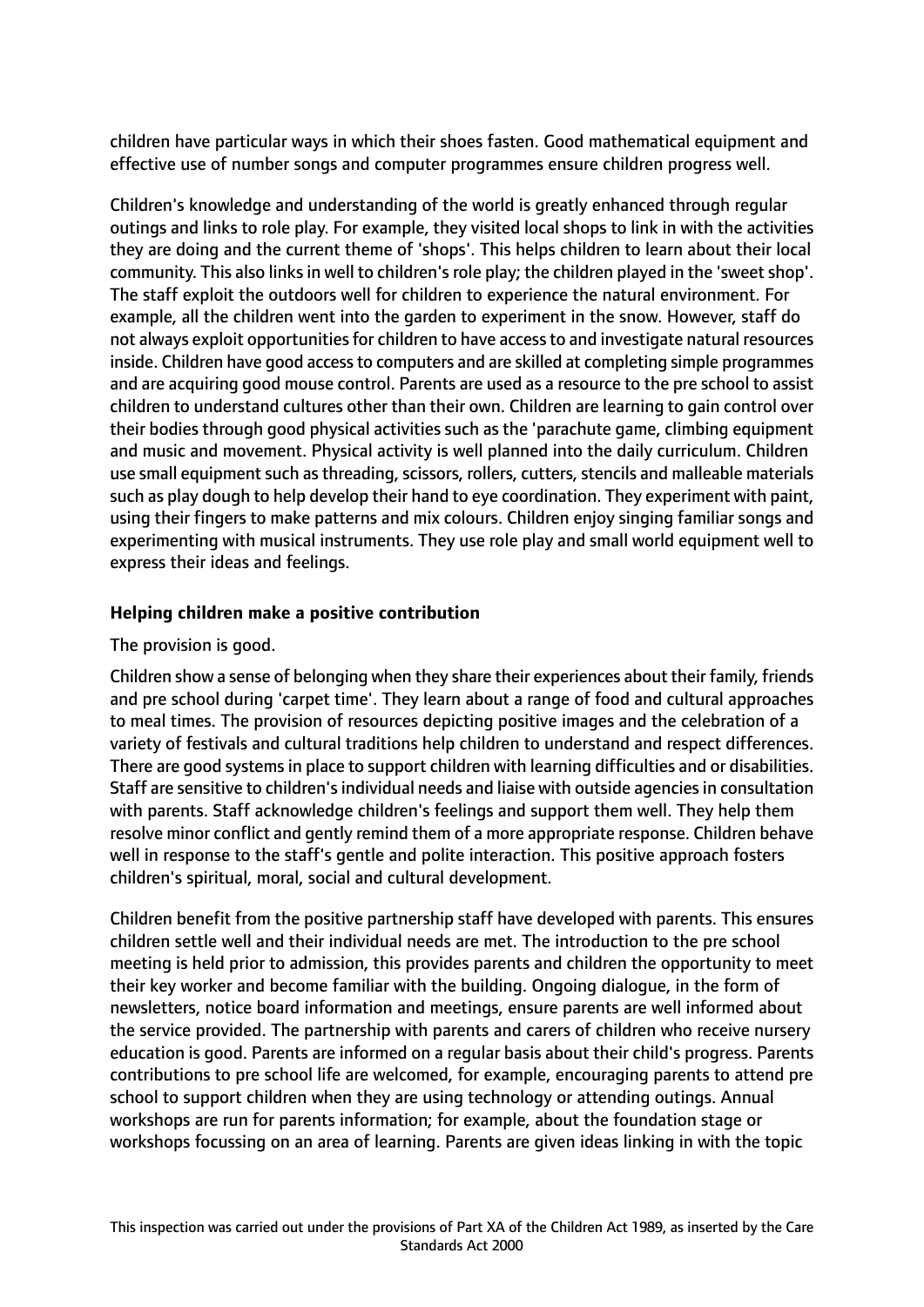at pre school to continue at home. They are also given a pack which explains the foundation stage which parents commented as very useful. This helps promote children's development.

## **Organisation**

The organisation is good.

Staff have a good knowledge and understanding of child development, which enables them to meet children's individual needs well. The staff work well as a team. Their years of experience and training ensure children receive good care and education. Good recruitment procedures and the comprehensive operational plan ensure the efficient and safe management of the nursery. All procedures, with the exception of hand washing, are effective in protecting children. All the required documentation are well maintained.

Leadership and management of the nursery education is good. There is a strong commitment to develop the provision and effective systems in place to monitor and evaluate teaching. This ensures that improvements are made and any potential weaknesses are identified at an early stage. Staff are well deployed and have clear roles and responsibilities. They keep good records and evaluate activities on a daily basis, ensuring they meet their intended outcomes and that children are enjoying them. Staff development is encouraged ensuring practice is up-to date. Staff have a sound understanding of the Curriculum Guidance for the Foundation Stage and how to apply this in practice to support children's development. Parents are well informed about their child's progress and are encouraged to be involved in their child's learning.

The setting meets the needs of the range of children for whom it provides.

## **Improvements since the last inspection**

At the last care inspection it was recommended that the pre school include the use of the garden in written plans. This has been improved by the use of the garden now being incorporated into written plans. Spontaneous use of the garden is recorded in daily activity evaluations and short term plans. This promotes children's learning and development by fully meeting children's need for outdoor play.

At the last education inspection it was recommended that the pre school improve children's access to computers and introduce opportunities for children to reflect upon their day. This has been improved by the provider acquiring two lap top computers. Computer use is planned into the curriculum. Staff have been trained in using the software to ensure the children are well supported. In key worker groups children are encouraged to reflect on what they have been doing through group conversation. This promotes their listening and turn taking skills as well as helping them to evaluate what they have learnt.

## **Complaints since the last inspection**

Since the last inspection there have been no complaints made to Ofsted that required the provider or Ofsted to take any action in order to meet the National Standards.